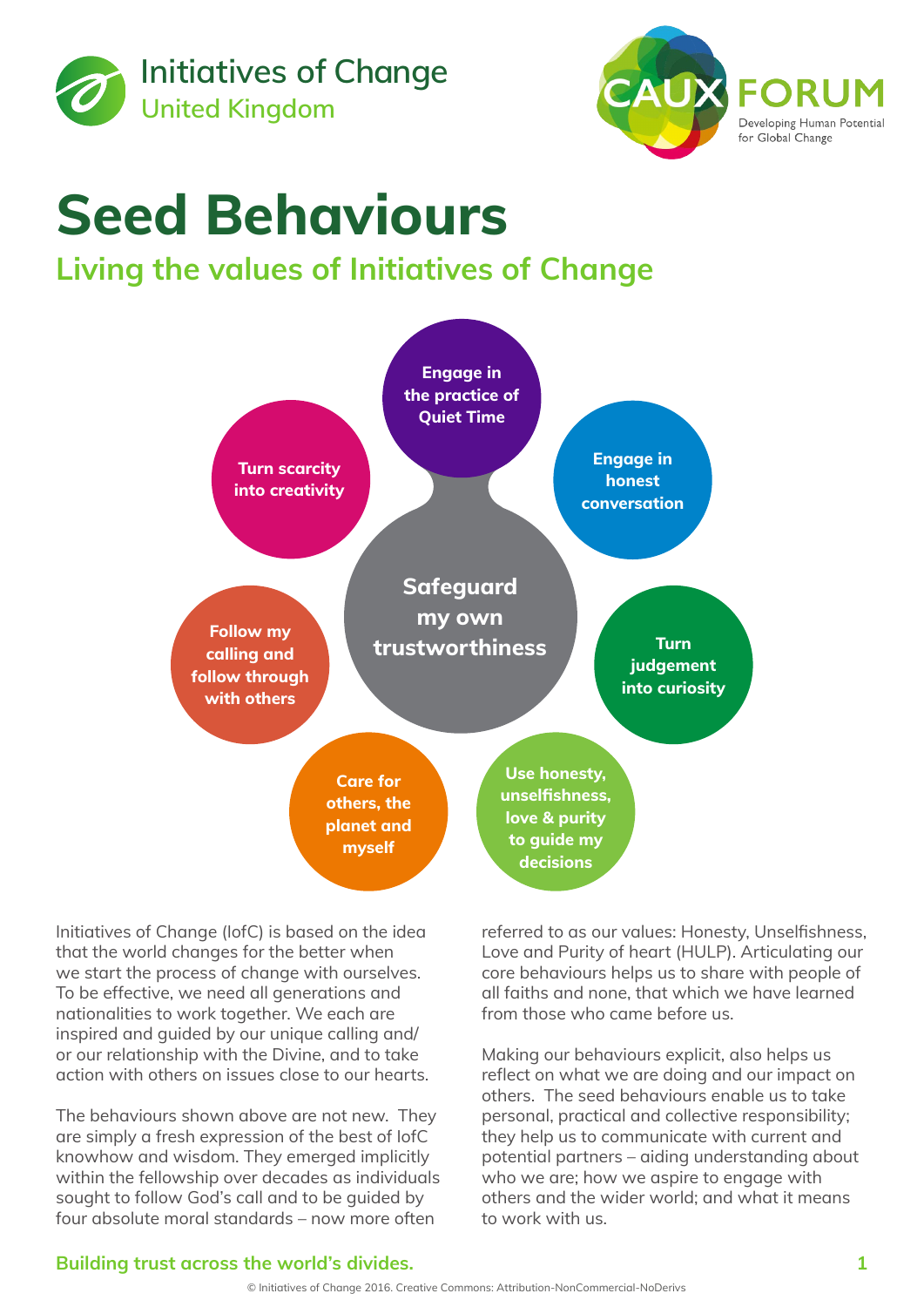

# **A little guidance**

These Seed Behaviours express how we in IofC behave when we are at our best, guided by God, the Divine or a quiet, wise call from within. The behaviours are aspirational and inspirational – and as such, are challenging. The following descriptions are written in the first person as it is for each of us to take these on as our own or not!

## **Safeguard my own trustworthiness**

'Safeguarding' calls for my proactive commitment to act with integrity and to equip myself to engage wisely, compassionately, safely and boldly in service to that which calls me to action. Only I can safeguard my own trustworthiness. I carry this intention to live up to IofC's values through the following behaviours. The question I ask is not: 'Can I trust another before engaging with them?' rather it is: 'What shall I do, say and be, each day, for others to consider me trustworthy enough to stand alongside them?'

## **Engage in the practice of Quiet Time**

I take IofC's core practice of Quiet Time as my own – choosing to listen in silence for divine inspiration or the inner voice as a source of truth and renewal. This helps me find what is deep in my heart, longing to emerge; what inspires and calls me to action. It affords me time and space to use 'HULP' to guide my reflections, decisions and actions.

## **Engage in honest conversation**

I recognise that when I avoid honest conversations out of fear, anger, guilt or shame I compromise my trustworthiness in the eyes of others. I choose to embrace my emotions and to engage honestly, first with myself, so I may share my story responsibly with others in ways that invite listening, support, healing and reconciliation.

## **Turn judgement into curiosity**

This evokes compassion, catalyses forgiveness, liberates love and opens me up to (re)connection. Knowing this fuels my commitment to notice and transform my unhelpful thinking patterns; to seek support and feedback so I may get free of

the limitations imposed by my negative reactions and let go of my toxic judgements/ assumptions/ beliefs about others and myself.

# **Use 'honesty, unselfishness, love and purity' to guide decisions**

I choose to use HULP as a practical test helping me to check my intentions, motives, decisions and daily actions. I submit to this deep, personal process to source the courage to face anger, guilt, shame, grief and fear; the humility and grace to seek forgiveness and to forgive; the openness to access guidance and gratitude.

#### **Care for others, our planet and myself (ourselves)**

I choose to take care of and be responsible for myself as an individual and as a community member, in order to sustain a lifetime of loving, caring contribution to others, the planet and future generations.

# **Follow my calling and follow through with others**

I commit to connecting with the divine or my inner guide, to help me discover what part I can play alongside others to create a better world. I accept it is not for me to presume to tell others what they should do; it is for me to surrender to following my higher calling even when I have no idea where my next steps may lead.

## **Turn scarcity into creativity**

I accept the invitation to expand my frames of reference beyond my own perspective to activate my imagination; access courage and faith! I choose to share my struggles, invite other contributions and to pool my resources in the hope of unlocking potential, and making the impossible, possible – for the good of all.

## **Building trust across the world's divides. 2**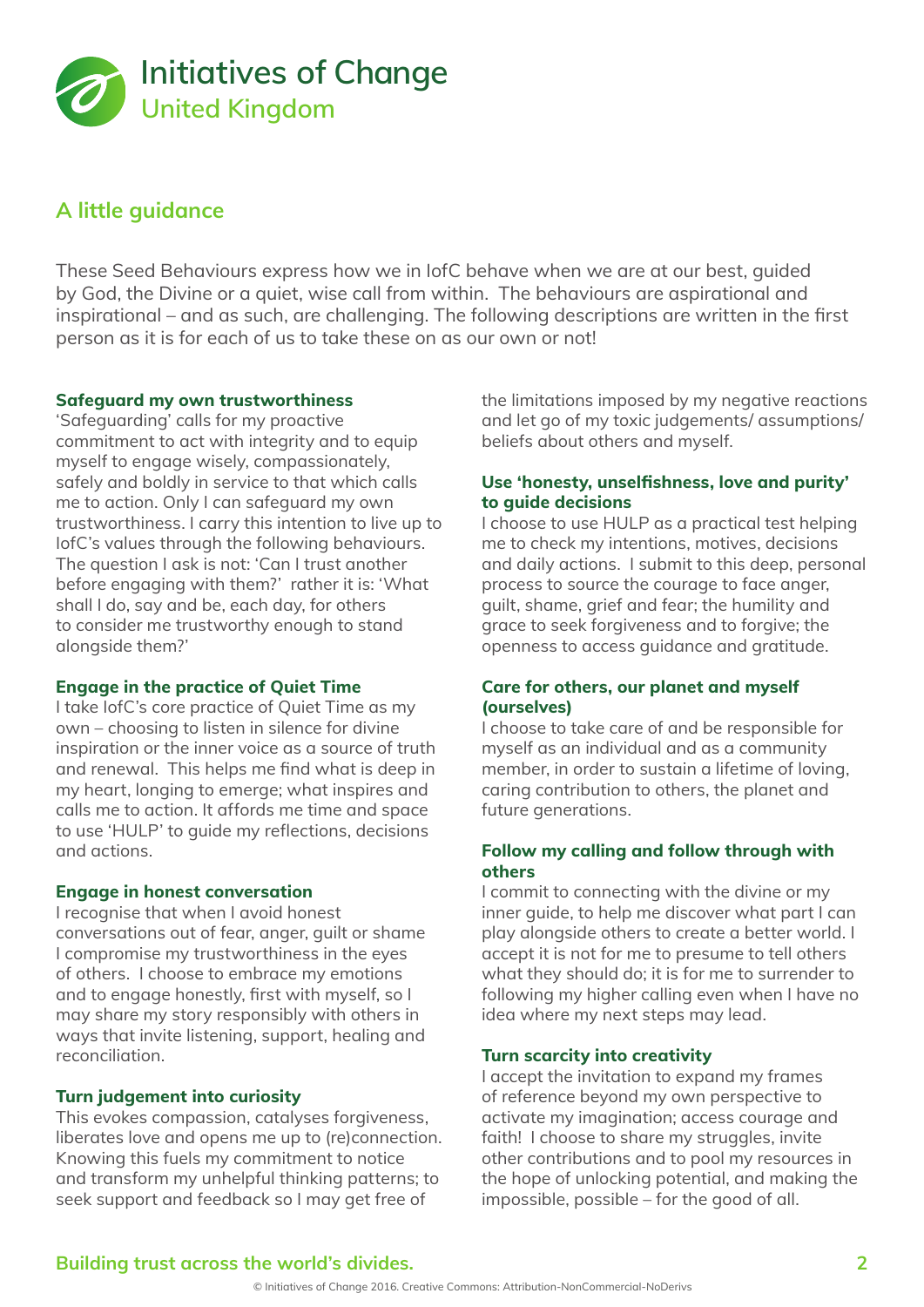

# **How these behaviours came into being**

Members of MRA/the IofC fellowship have interacted with each other over many decades and certain helpful and unhelpful behaviours have evolved. Often we are unaware of our group behaviours until we look for them.

Aware or not, our individual behaviours reveal and perpetuate the active patterns/ culture, purposes and values of a group. Negative patterns can begin to dominate until/ unless we focus on identifying the positive ones.

By naming and consciously choosing to adopt behaviours that show the best of ourselves, we demonstrate clarity, coherence and consistency – helping us to be and be seen to be trustworthy individually and collectively.

When we are clear and confident about who we are and what we know, this shows up in our engagement with others. We become more compelling, effective and impactful.

When we are unclear, lack confidence and behave inconsistently, others become unsure of who we are, what we stand for and what we bring – making us unreliable and untrustworthy in their eyes.

Louie Gardiner's attempt to express IofC's

behaviours was experimented with during the Trust and Integrity in the Global Economy Conference in 2012. Since then, the behaviours have been revised many times following numerous conversations with IofC members and experiments with conference participants at Caux – many of whom have welcomed this simple articulation of the 'Spirit of Caux' which they have been able to 'take down the mountain'.

In April 2015, 12 people in IofC-UK joined the REAL programme. We revised the behaviours adding 'Safeguard my own trustworthiness', which we saw as crucial to building relationships, often over many years, as a prelude to healing and reconciliation between conflicting communities. It is only by many demonstrating their trustworthiness in the eyes of others, that the fellowship as a whole will be regarded as a trustworthy partner in the world.

At an IofC-UK National Team Day on 16 May 2015 some 35-40 participants considered this final list. There was general agreement and a request for clarification – hence the incorporated explanation.



<sup>©</sup> Initiatives of Change 2016. Creative Commons: Attribution-NonCommercial-NoDerivs